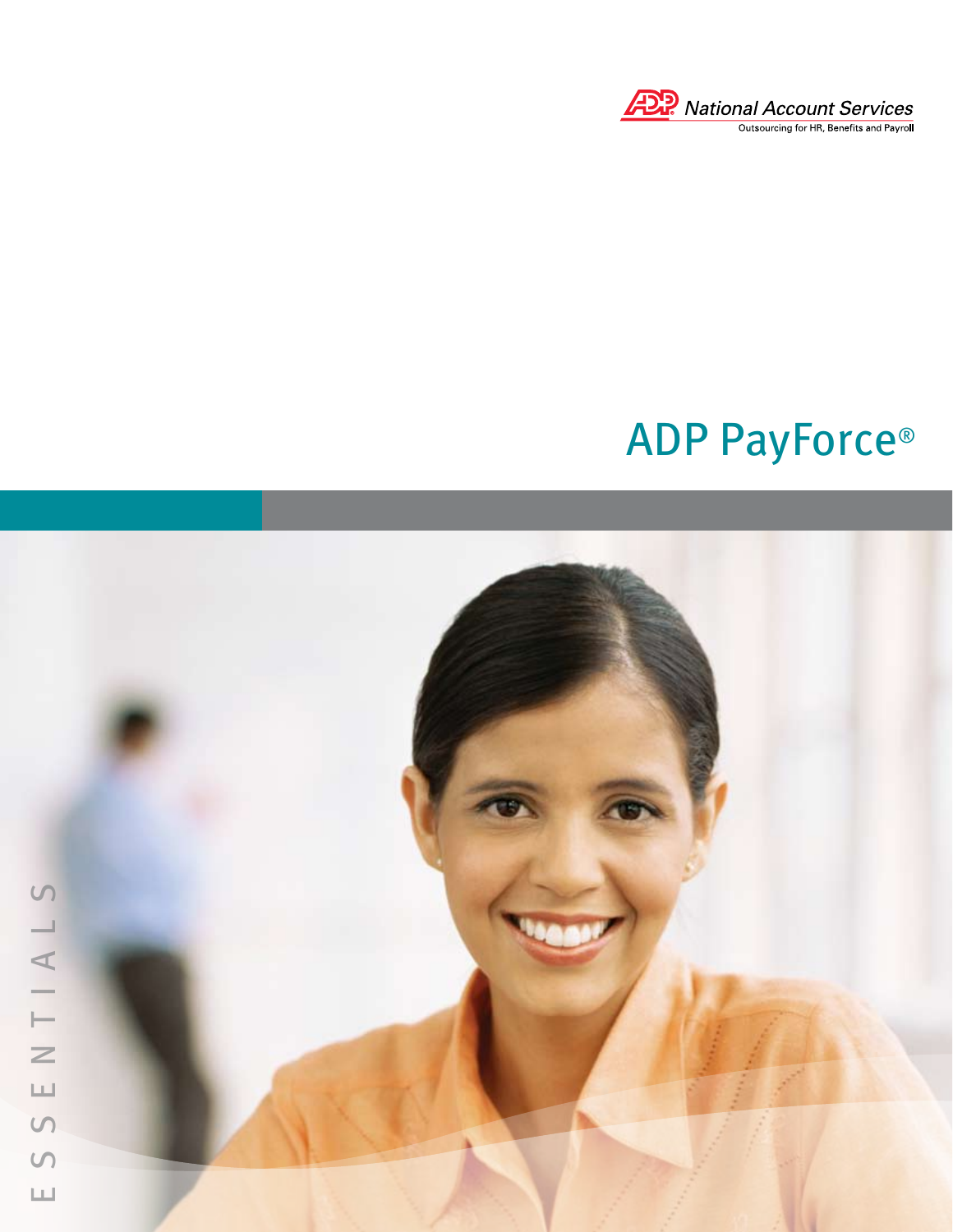When you choose ADP's PayForce solution for your essential payroll services, you can count on…

An Internet-delivered, payroll solution designed to improve efficiencies for large organizations

Print and distribution cost advantages with Internet-accessible, electronic pay vouchers, payroll reporting and direct deposit

Vital payroll and employee records that are securely stored and conveniently accessible anytime, anywhere

…and even more: ADP makes the entire process easy for you.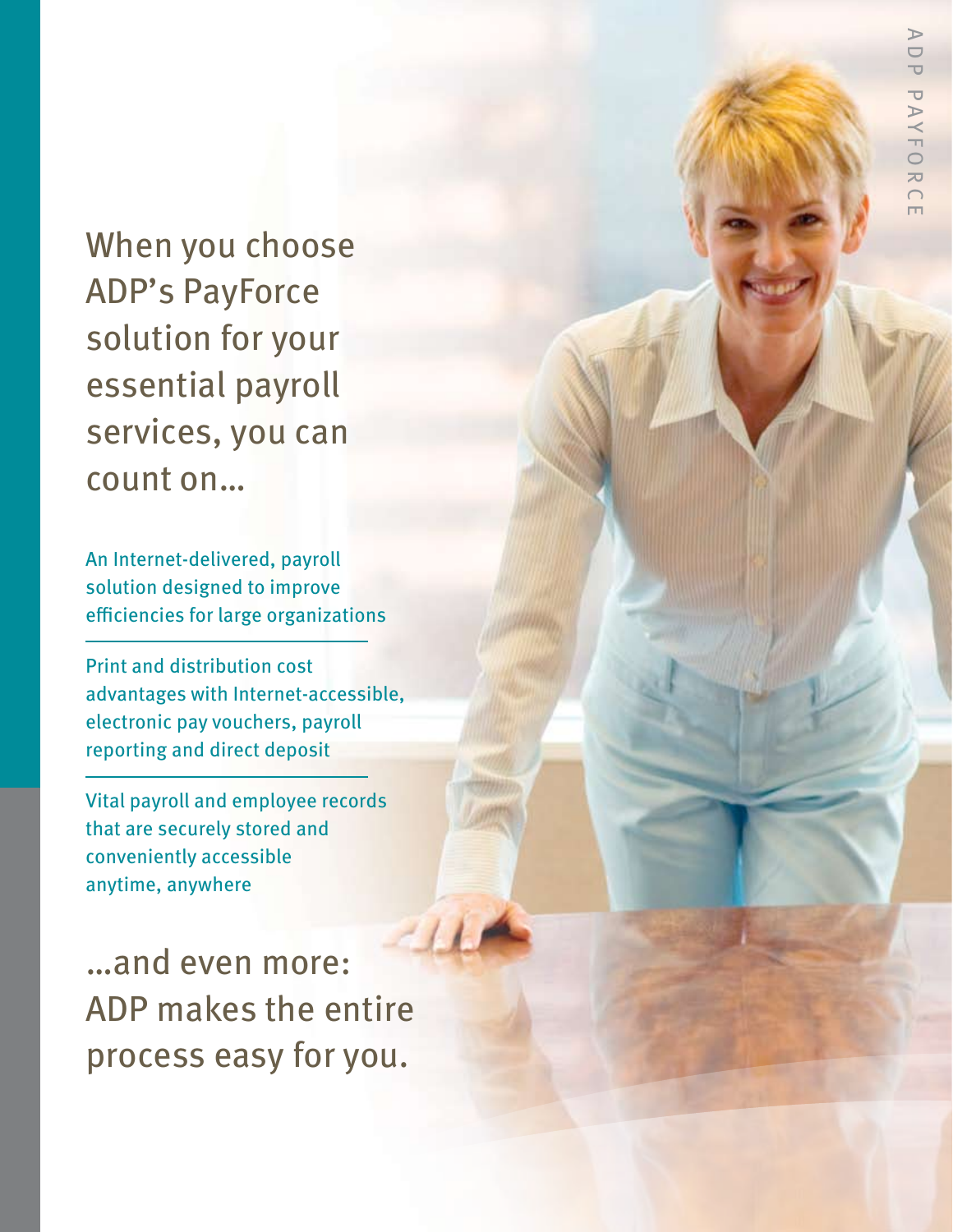# CHOOSE THE LEADER IN OUTSOURCED HR, benefits AND payroll SOLUTIONS

ADP improves business processes instead of simply managing existing ones. As the leader in HR, benefits and payroll outsourcing, we create partnerships with our clients that enhance their strategic operations. Plus, when you work with ADP, you gain additional benefits that only the leading provider can offer, such as financial, application and service best practices; access to compliance expertise; and World Class Service. Our streamlined processes enable your practitioners to be more productive, saving you time and money.

ADP's PayForce application is the ideal payroll solution for large organizations needing on-demand services with flexible access. Our intuitive user interfaces deliver efficiencies that make your team more productive without sacrificing control.

In order to be flexible, large organizations need payroll systems that can handle growth. The ADP PayForce application delivers the scalability a fast-growing business needs. And we provide the reliability of up-to-date technology and best-in-class business practices in a totally paperless solution. ADP's PayForce solution offers you flexibility in access, efficiency to streamline processes, and control over your critical payroll data.

# RELIABLE: Avoid Outdated Technology and Access New Functionality Quickly

ADP's PayForce application is a comprehensive, hosted solution that frees your organization from the never-ending maintenance and upgrade treadmill of replacing outdated or insufficient technology. With ADP's PayForce solution, you're no longer responsible for providing internal support or managing the resources to maintain the system. ADP does it for you. You simply need high-speed Internet access and a browser to have anytime, anywhere access. And because of our multi-tenant architecture, you gain access to new functionality immediately, without cumbersome upgrades.

Not only do you get the latest technology with ADP's hosting services; you also gain access to our knowledgeable team of IT experts. ADP's experienced professionals provide you with the World Class Service that benefits the satisfaction of over 5,500 large employers and 30 million employees worldwide, every payday. With that backing, you can rest assured that technology issues are our concern, not yours.

## ADP PAYFORCE



ADP Connection™ for PayForce, with its sophisticated data import options, allows your organization to import data from leading financial software providers, as well as any ERP HR system. We've leveraged the outsourcing modules of SAP, Oracle and PeopleSoft, and now ADP Connection for PayForce works with *any* front-end HR solution. You simply prepare a generic data source template with your HR data and we'll take it from there. You'll save time and resources by eliminating duplicate data entry and redundant information silos. And, because it's a hosted application, all upgrades will occur automatically at ADP. You will always be running the latest version of ADP Connection for PayForce.

With ADP Self Service for PayForce, employees have easy online access to their own data, can log on to view paychecks, W-2 and 1099 statements, and update W-4 selections as well as other personal data. Every online transaction executed through ADP Self Service saves money and improves efficiencies by eliminating duplicate data entry, enabling your HR department to focus on its core competencies.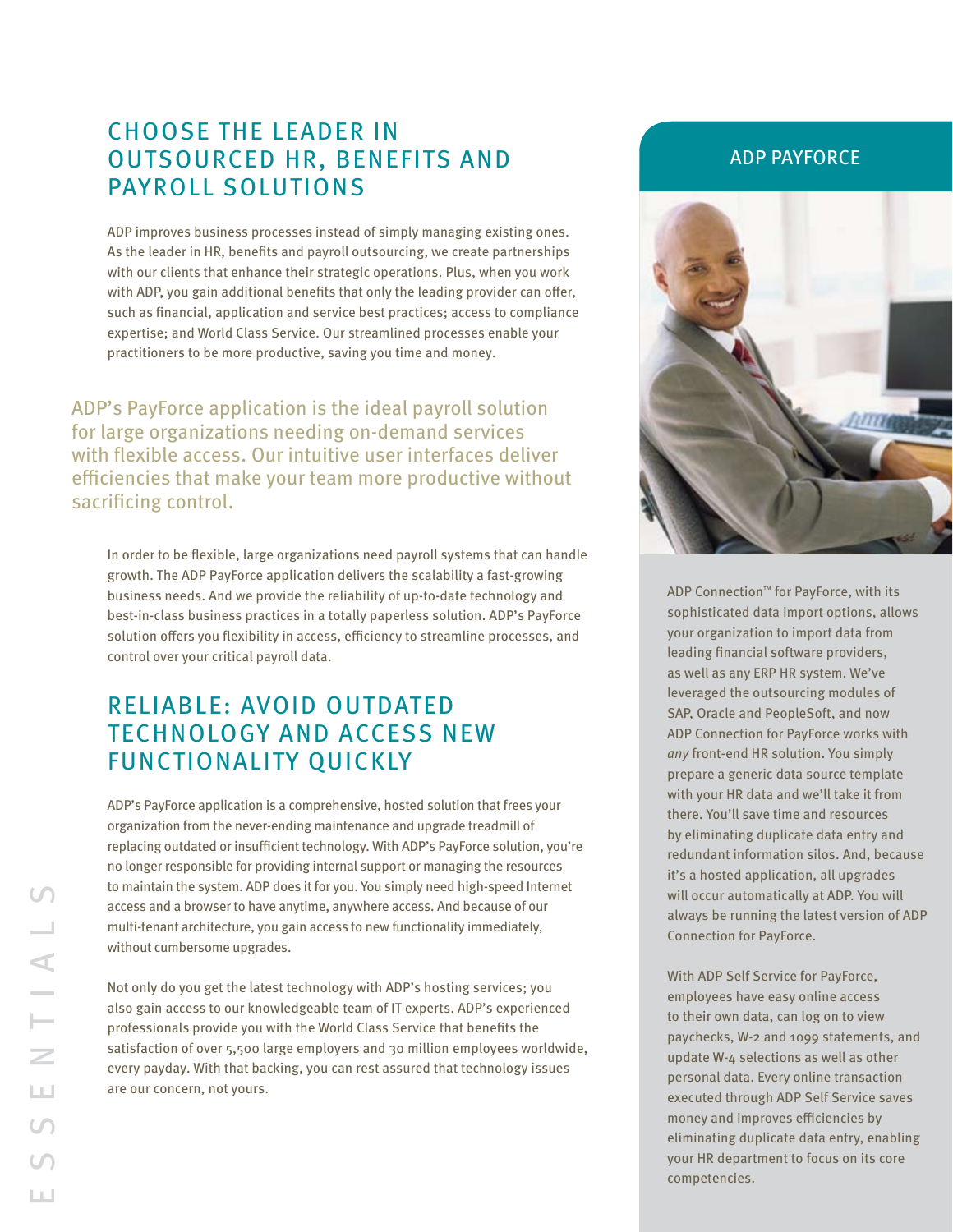ADP's PayForce solution is the foundation that unites HR, benefits and payroll processes as it integrates data and consolidates reporting through one ADP gateway.



# SUPPORTIVE: Increase Flexibility

ADP's PayForce solution utilizes best-in-class hosted services, which means you'll benefit from ADP's decades of expertise and proven best practices every step of the way. With the ADP PayForce solution your vital payroll and employee records are securely and conveniently accessible from any high-speed Internet connection.

The ADP PayForce solution enables paperless payroll so you can take advantage of reduced expenses, streamlined processes and improved employee service levels.

You also have the option of deploying ADP's TotalPay® Card. All employees, even those without a banking relationship, can have immediate access to their pay from most ATMs. Employees can even use their ADP TotalPay Card to make purchases up to their current account balance.

With ADP's PayForce solution, all employee data is available at your fingertips and all reports are delivered via the Internet, eliminating the wait time between payroll processing and report receipt. Additionally, strategic reports can be downloaded from a comprehensive library of online standard reports, or you can create your own using our ad hoc reporting tool.

ADP's dedicated client support team delivers World Class Service to ADP's PayForce solution clients, helping them to discover solutions to meet specific needs. Each ADP client is assigned a dedicated account manager and gains easy access to ADP's expertly trained support team.

The ADP PayForce solution sets the standard for outsourced payroll solutions. Our comprehensive list of payroll services, value-added employee-facing programs such as ADP Self Service Adoption and Paperless Payroll Adoption programs, and our competitive pricing structure helps your organization convert fixed costs into variable costs to significantly lower your total cost of ownership.

ADP's PayForce solution features an integrated database that seamlessly combines best-in-class payroll functionality with core HR and benefits information to supply historical, current and future-dated views of employee records and payroll information.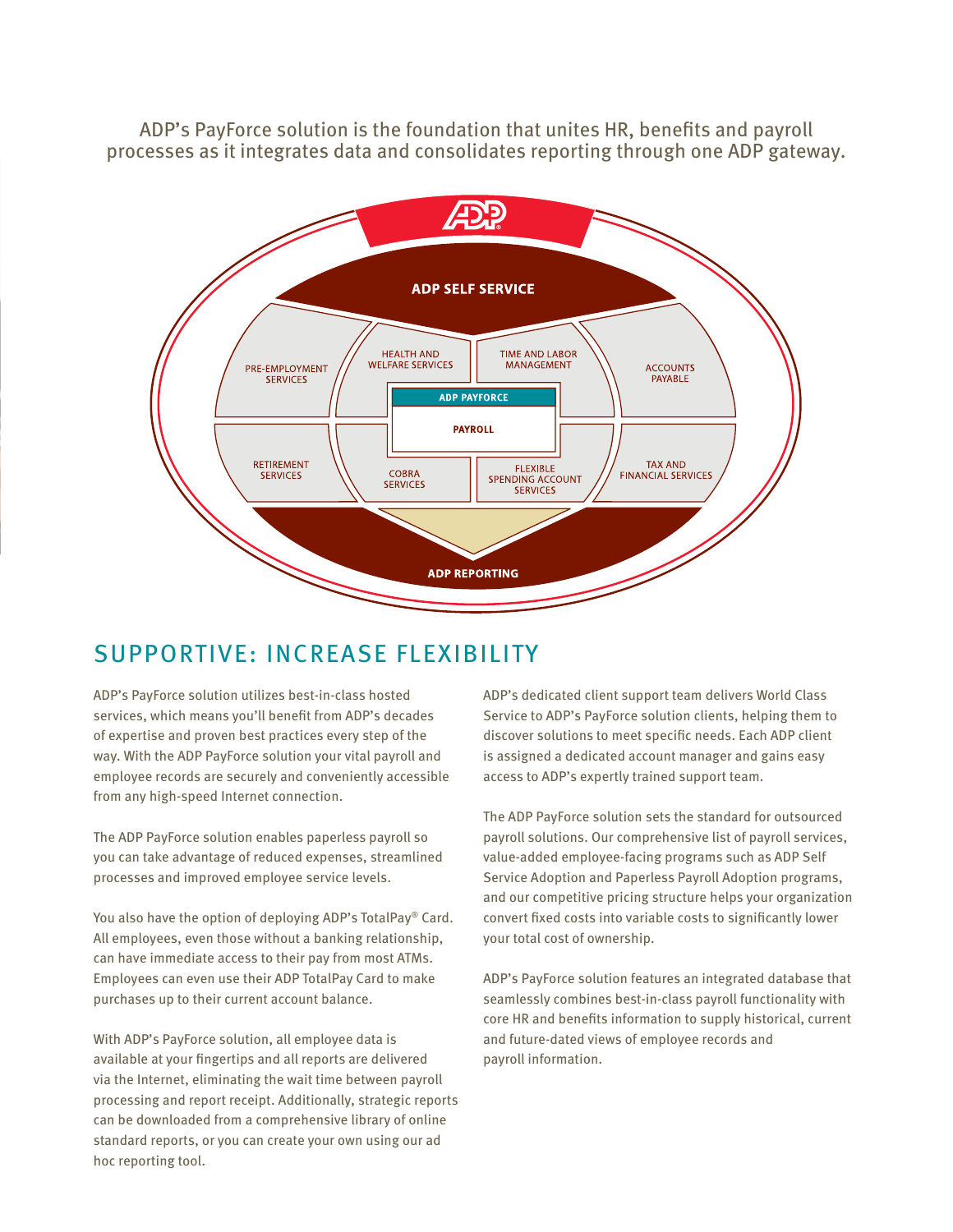Comprehensive security measures are built in, keeping your data safe from unauthorized access. At the application level users input their user ID and password, and data is secured through all levels of the system, including the reporting tools. Application-level security also includes a "three-strikes-you're-out" log-on safety feature. User access is controlled by management, so only those with authorization can view employee data.

Enjoy true point-in-time reporting with effective dating at the record level. Post future transactions that automatically activate on a specified date, and create reports that reflect past or future scenarios. Audit reports provide a transaction history allowing HR practitioners to track changes to employee records and identify organizational trends.

The ADP PayForce solution is designed to help your organization remain compliant with federal and state laws. In addition, ADP provides SAS 70 Type II audit reports for many of our product and service offerings – including a report covering the ADP PayForce solution. These reports are produced by a large independent public accounting firm retained by ADP. SAS 70 Type II reports are designed to be used by our clients and their external auditors to evaluate the effectiveness of controls in operation at ADP.

# RESPONSIVE: Improve Efficiencies

ADP's PayForce solution offers a user-centric interface that mirrors the payroll processing lifecycle. And as a result of its intuitive design, users spend less time searching for features, scrolling through screens or jumping between modules.

Because the ADP PayForce application was designed using proven best practices that deliver results right out of the box, expensive customizations are eliminated. We've taken the guesswork out of implementation with streamlined procedures that will have you up and running quickly.

The ADP PayForce solution incorporates best practices in payroll methodology for the most efficient and functional solution available. First, ADP's PayForce solution organizes the payroll process into "Six Easy Steps," then facilitates quick entry of pay data through Rapid Pay Data Entry, along with the ability to create organization-specific, designable forms and perform mass change transactions. The ADP PayForce application also uses the rules of Effective Dating, so you build employee histories and create true pointin-time reporting. And, the ADP PayForce solution has an Employee Transfer Agent that seamlessly reassigns employees and their relevant data when they are transferred from one location code to another. ADP's PayForce Employee Transfer Agent puts an end to redundant keying and gives you an accurate record that will follow each employee through promotions and transfers.

## Ultimate flexibility is achieved with:

- Real-time access to all of your employee information
- Paperless payroll processing advantages, offering multiple payment options
- Both standard and ad-hoc reporting
- Employee access to payroll records •
- A payroll "results preview" available prior to processing
- Options for importing, exporting and integrating payroll data



## the ideal payroll solution for large organizations

The ADP PayForce solution offers a Web-based design featuring secure technology that works in concert with feature-rich functionality to reduce costs and keep you in control of vital information.

The user-centric design of the ADP PayForce application accelerates payroll operations with numerous productivity enhancing tools. The result is a highly efficient and scalable outsourced solution that streamlines transaction-based processes so that practitioners can spend more time on strategic activities.